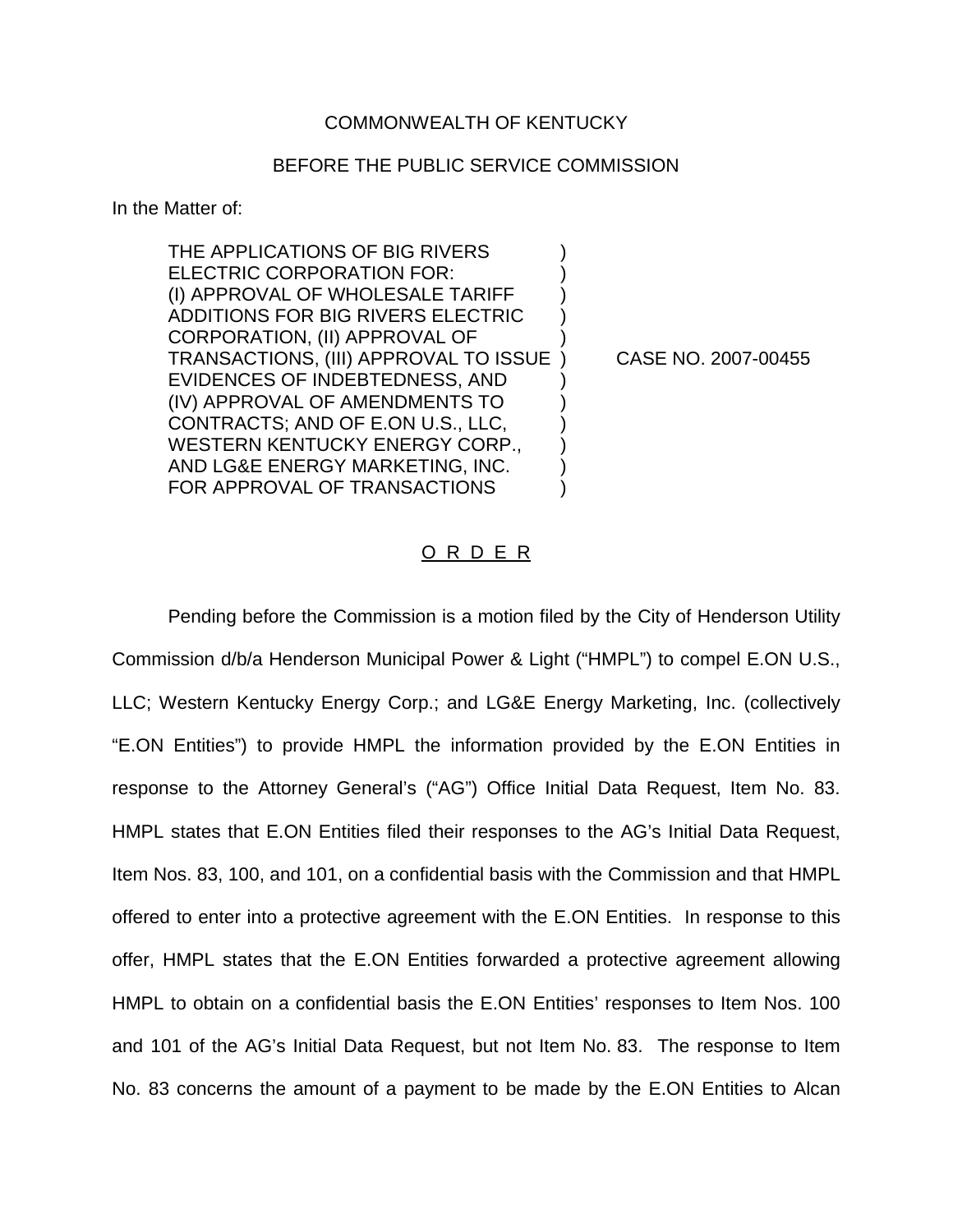Primary Products Corporation and Century Aluminum of Kentucky, General Partnership (collectively "Smelters") as an inducement for their consent to the transaction proposal in this case.

HMPL's motion states that, as a full intervenor, it is entitled to copies of all documents filed by other parties during the course of this proceeding and that there is no exception that would allow confidential documents to be withheld from HMPL. Further, the motion claims that since the AG has access to Item No. 83 pursuant to a protective agreement, the E.ON Entities are engaged in selective dissemination of information which prejudices HMPL by "preventing HMPL from being fully informed of the issues in the case and inhibiting its meaningful participation in the case."<sup>1</sup>

The E.ON Entities filed a response in opposition to the motion to compel. The response states that the Commission's regulation governing confidential information, 807 KAR 5:001, Section 7(5)(b), establishes the exact procedure for a party to seek access to confidential information when no confidentiality agreement has been signed. Specifically, that regulation provides that, absent a protective agreement:

> [A]ny party may petition the commission requesting access to the material on the grounds that it is essential to a meaningful participation in the proceeding . . . . The Commission shall determine if the petitioner is entitled to the material, and the manner and extent of the disclosure necessary to protect confidentiality.

The E.ON Entities claim that they have fully complied with the Commission's confidentiality regulation by providing HMPL redacted copies of the responses that were provided to the AG. The response then argues that HMPL is not entitled to anything

 $<sup>1</sup>$  HMPL Motion at 3.</sup>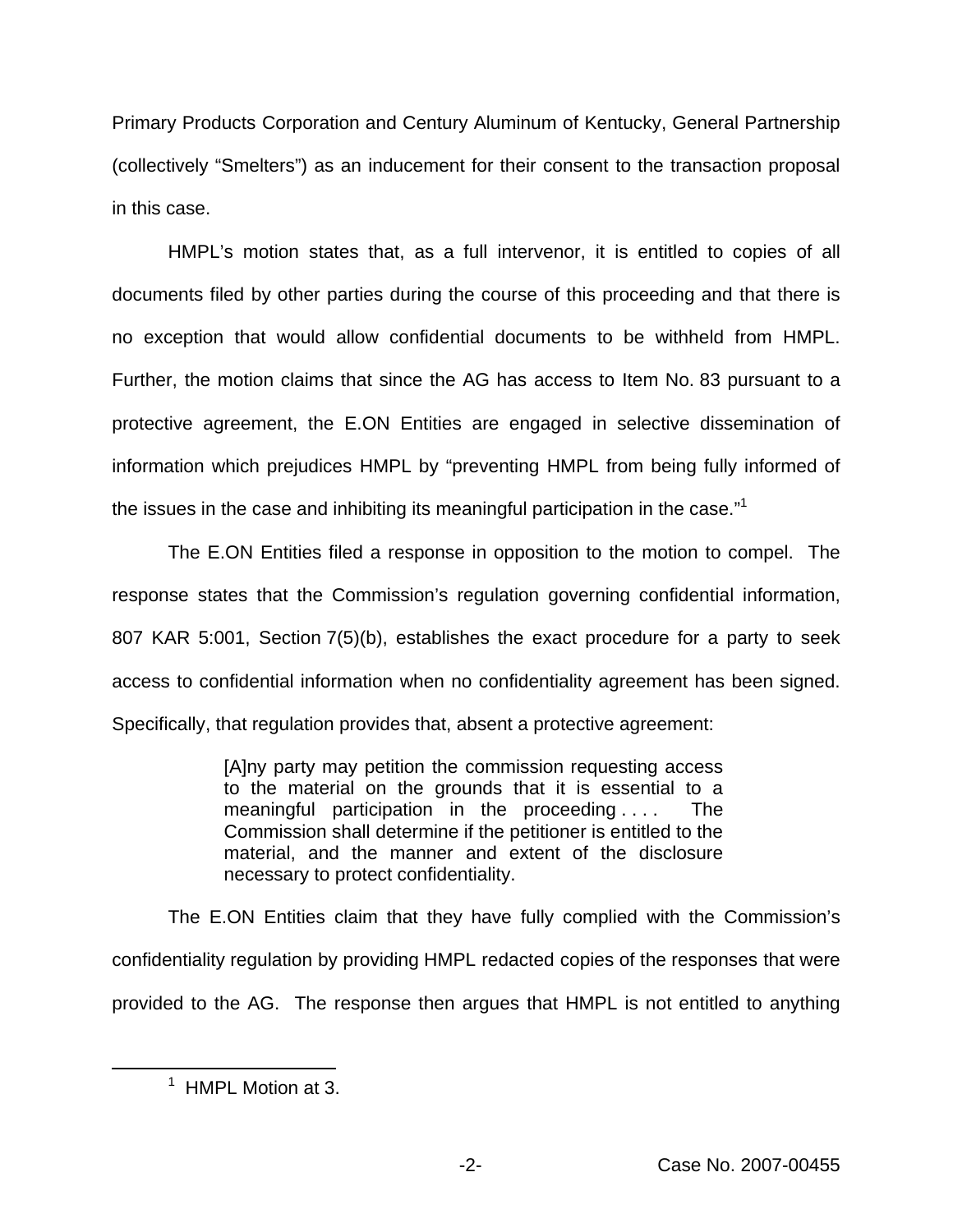else unless it files a petition for access to the confidential information and demonstrates that such access "is essential to a meaningful participation" in this case. The response further argues that HMPL has not filed such a petition and, in any event, the motion it did file fails to even address how the confidential information sought is essential for HMPL to participate in a meaningful manner. Finally, the response states that the information sought by HMPL concerns a payment by private parties to private parties, none of whom are regulated by the Commission.

Based on the motion and being otherwise sufficiently advised, the Commission finds that HMPL, as a party to this case, is entitled to a copy of each non-confidential document filed by another party and a redacted copy of each document filed on a confidential basis. Pursuant to our confidentiality regulation, 807 KAR 5:001, Section 7(5), no party is entitled to receive confidential information unless it has entered into a protective agreement. Absent such an agreement, a party may petition the Commission for access based on a showing that such access is essential for it to meaningfully participate in the case.

Here, the E.ON Entities have fully complied with the requirements respecting confidential information. Although the pleading filed by HMPL was designated as a motion to compel, we will deem it to be a petition for access to confidential information pursuant to 807 KAR 5:001, Section 7(5)(b). The threshold for granting a party access to confidential information is a showing that such information "is essential to a meaningful participation."

HMPL requested and was granted intervention on the basis that it owns a generating plant which has been operated by the E.ON Entities for approximately